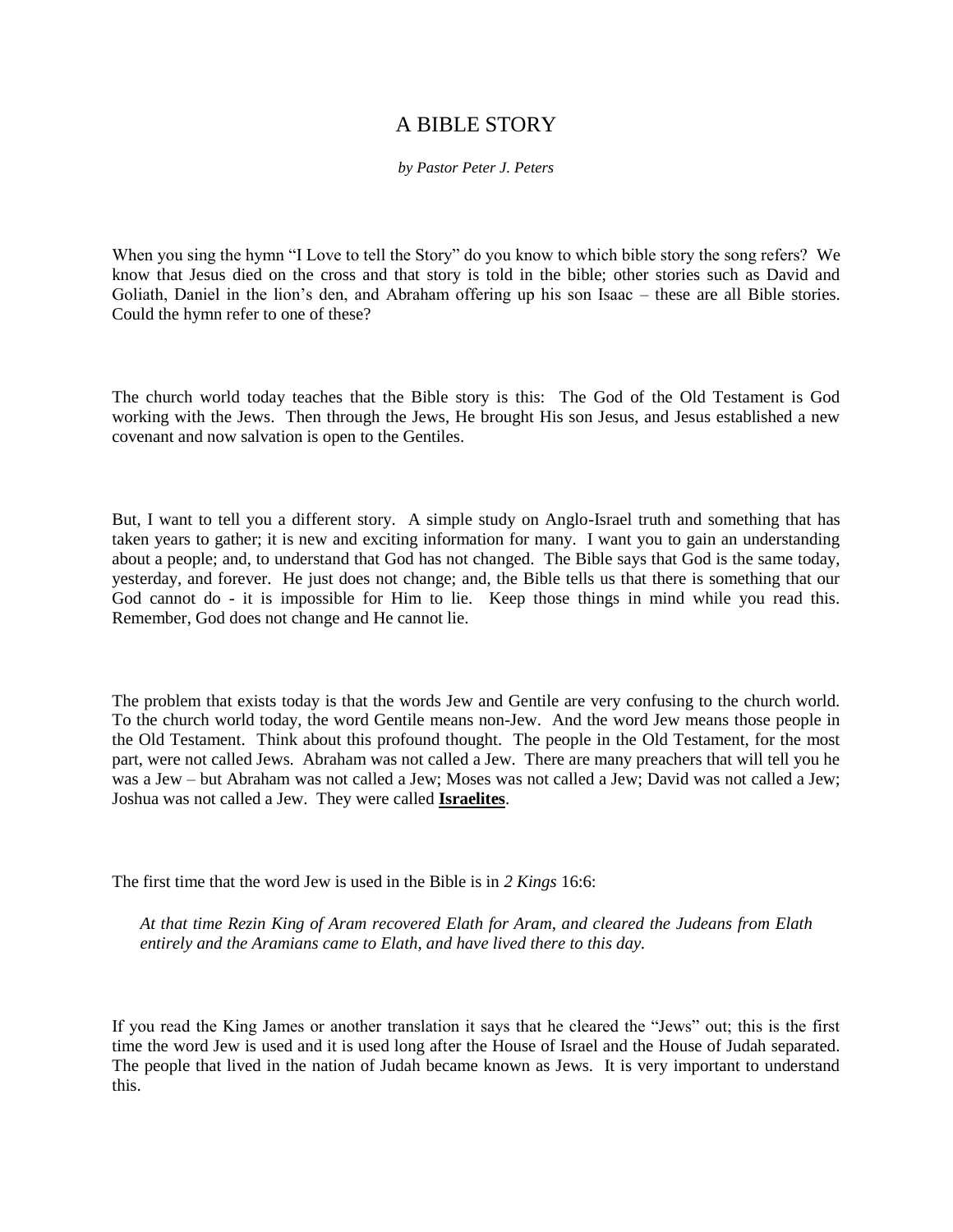This bible story – the bible story of that old hymn - begins in *Genesis*, Chapter 12. Several events have taken place by the time you get to Genesis, Chapter 12 – the creation, the garden, the fall, the flood, and in Chapter 12, God calling a man. In *Genesis* 12:1-3 it says:

*The Lord said to Abram, go forth from your country and from your relatives and from your father's house to a land which I will show you.* 

*And I will make you a great nation and I will bless you and make your name great so that ye shall be a blessing* 

*and I will bless those who bless you and the one who curses you I will curse. And in you all of the families of the earth shall be blessed.* 

Note that the God that cannot lie made a covenant with a man and his name was Abram. God said that his seed was going to form a great nation. God had a plan for the world. To bless the world and He was going to bless the world through this man, Abram. It is clear – this was a promise. From this point forward the Bible is about God's promise to Abram - all the way to the end of the Old Testament to the New Testament. Remember that Jesus said "*Salvation has come to this house for he too is a child of Abraham*?" So salvation has something to do with Abraham. God expanded on this covenant, in *Genesis*   $17.1 - 4$ 

*And when Abram was ninety years old and nine, the Lord appeared to Abram, and said unto him, I am God Almighty; walk before me, and be blameless.*

*And I will establish my covenant between me and you, and I will multiply you exceedingly.*

*And Abram fell on his face: and God talked with him, saying,*

*As for me, behold, my covenant is with you, and you shall be a father of a multitude of nations*.

God expanded on the covenant that He made with Abram in *Genesis,* Chapter 12. In *Genesis* 12, Abram was to father a nation; now in *Genesis,* Chapter 17, he was to father a multitude of nations. Continuing with Verse 5:

*No longer shall thy name be called Abram, but thy name shall be Abraham; for I will make you a father of a multitude of nations.*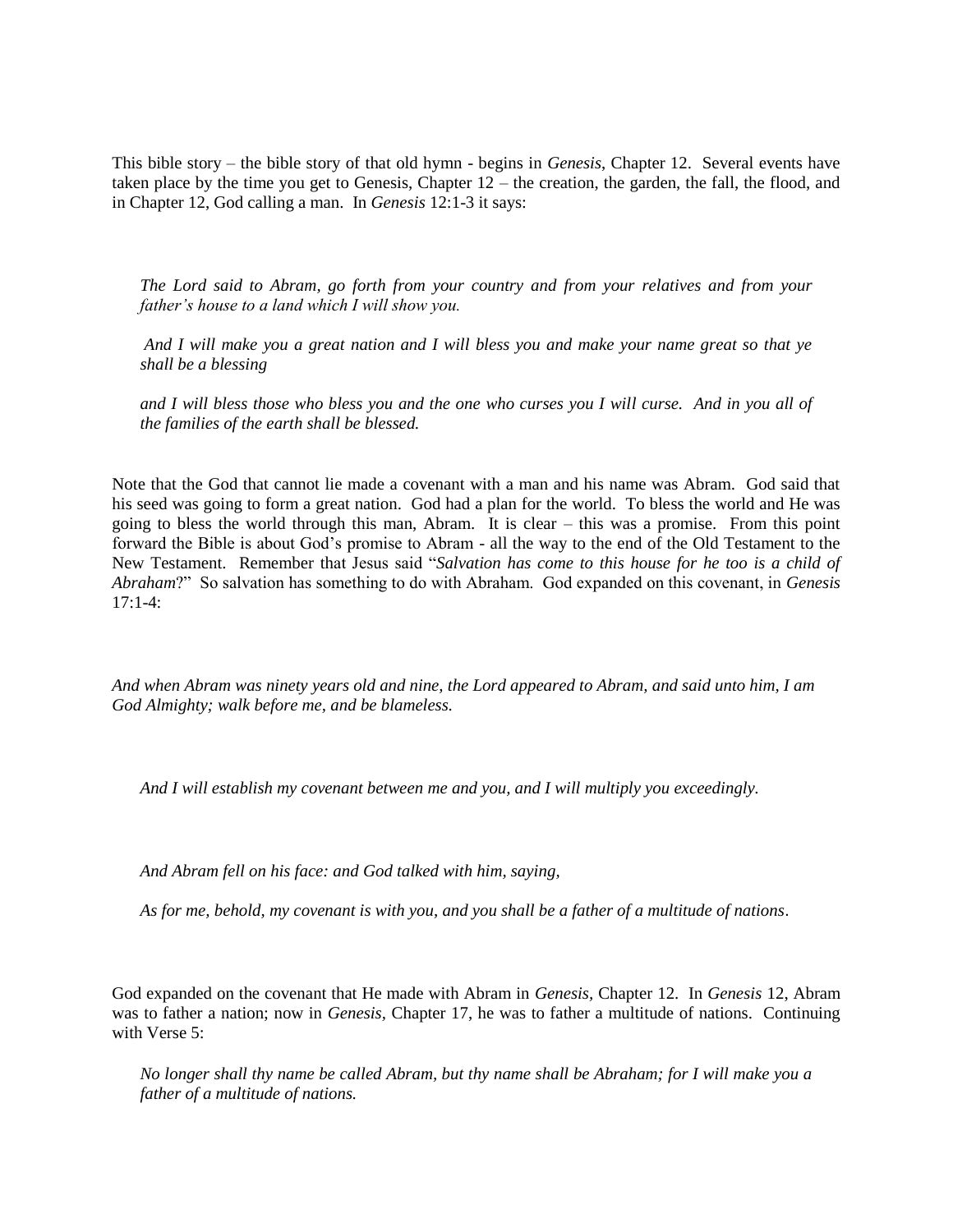This is talking about flesh and blood people. Out of the loins of this flesh and blood man, Abram, will come, according to the Word of God, a multitude of nations – not just **a nation** but **a multitude of nations**. No scholar can honestly say that there is any way that this was spiritualization because Abram, now Abraham, understood that he was to have a flesh and blood child. Physical flesh and blood people were going to come from him and form these nations. This is clear. Reading on in Verses 6-7:

*And I will make thee exceeding fruitful, and I will establish nations of you, and kings shall come forth out of thee.*

*And I will establish my covenant between me and you and your descendants after thee in their generations for an everlasting covenant, to be God to you, and to your descendants after.*

The physical flesh and blood descendants that were going to come from the loins of Abraham were going to be a covenant people. Isn't that what God said? If God said it, is anyone going to annul it? No! Even all of those who may not want it to be a covenant people, who may not even know they are a covenant people – it doesn't make any difference. God said it and that is it. Read in *Genesis* 17:19:

*And God said, Sarah thy wife shall bear you a son indeed; and you shall call his name Isaac; and I will establish my covenant with him for an everlasting covenant, and with his seed after him*.

God was saying His covenant was not going to be with Ishmael or with any of the children of his concubines but with a son to be called Isaac. (From Isaac's sons we get the term "Saxons.") Now the story is beginning to develop. This is a story about God keeping His word; He is planning to bless the entire world through a people. Read in *Genesis* 28:14:

*Your descendants shall also be as the dust of the earth, and you shall spread out to the west, and to the east, and to the north, and to the south; and in you and your descendants shall all the families of the earth be blessed.*

This is the promise passing from Isaac to his son Jacob. This is the dream that Jacob had; he is receiving this covenant. It has passed from Abram, (Abraham), to Isaac and from Isaac to Jacob. Notice that God intends to bless all of the families of the earth through these people. Now look at *Deuteronomy* 14:2:

*For you are a holy people to the Lord your God, and the Lord has chosen you to be a people for His own possession, out of all the peoples who are on the face of the earth.*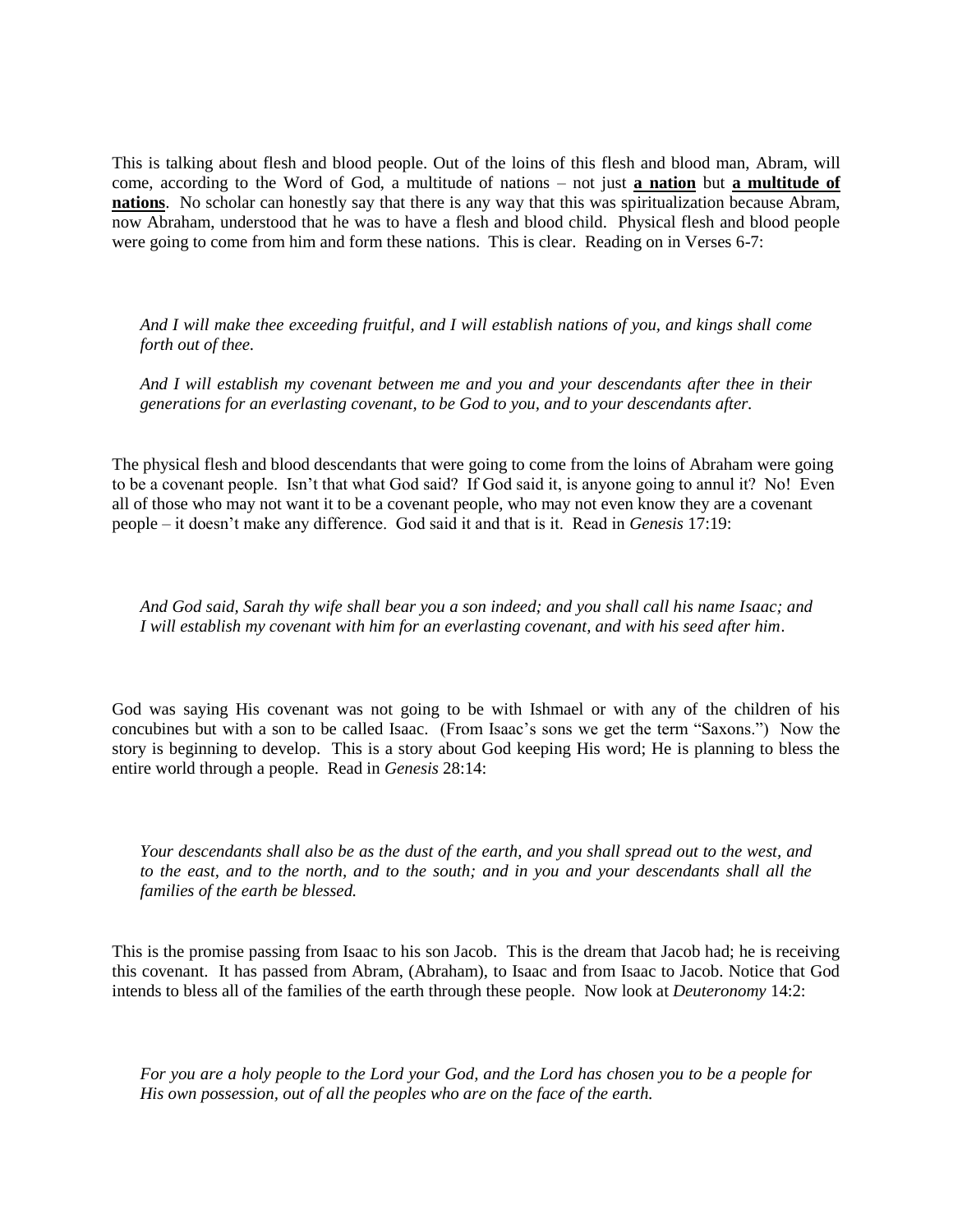These people were going to be a holy people and a chosen people. Does this mean that He does not love the other people of the world? No, it does not. I love my wife but that does not mean that I do not love your wives as my Christian sisters; just that my wife holds a special place. We see in this story that the people that come from Abraham, Isaac, and Jacob become God's wife. It is not that he does not love anyone else – He wants all wives, so to speak, blessed. But, this is His wife. Most people do not know that God was married nor do they know that He is a divorcee. When you look at the covenant that God made with these people at Mount Sinai it was likened unto a marriage covenant.

Can you accept that? The world can accept that if we find the people to be those that we call Jews today. We must bless the Jew so God will bless us. If we curse the Jew then God will curse us. Israel is the apple of His eye. We must support them. This verse is acceptable in light of that thinking.

Or, we can accept *Deuteronomy* 14:2 if we just accept the fact that today His people are spiritual Israel, the church, and they are chosen above all other people. But, if we stop and read *Deuteronomy* 14:2 think that at that time He was speaking to a physical, flesh and blood people. He was speaking to a race of people. This is a story of intrigue, betrayal, a rocky marriage, and a story where God is keeping His word. His Word was to Abram in *Genesis* Chapter 12 that his seed would become a great nation. In *Genesis* Chapter 17 God changed Abram's name to Abraham and promised him that not only would his seed become a great nation but a multitude of nations. Further, this covenant was not just between Abraham and God, but between God and Abraham and his descendants after him for an everlasting covenant

So, we have Abram who became Abraham and the promise that a multitude of nations would come from his loins and that promise goes to Isaac and from Isaac to Jacob. If this seems elementary to you, remember that there are so many people that love the Lord and they read their Bible and try to make something of it, but they do not understand this story. Jacob's name was changed to Israel. Jacob had twelve sons and they fathered the twelve tribes of Israel. Remember, God is keeping His word – they are going to grow and grow in number like the dust of the earth. There eventually became thirteen tribes because the son Joseph brought forth his two sons – Ephraim and Manasseh - and Jacob-Israel adopted them as his own sons, so instead of twelve there became thirteen. In *Exodus* they have become an immense number of people and are living in Egypt. God, through the leadership of Moses, brings them out of Egypt into the Promised Land. Something took place during the time of Moses. Read in *Exodus* 19:3-8:

*And Moses went up to God, and the Lord called to him from the mountain, saying, thus you shall say to the house of Jacob, and tell the sons of Israel;*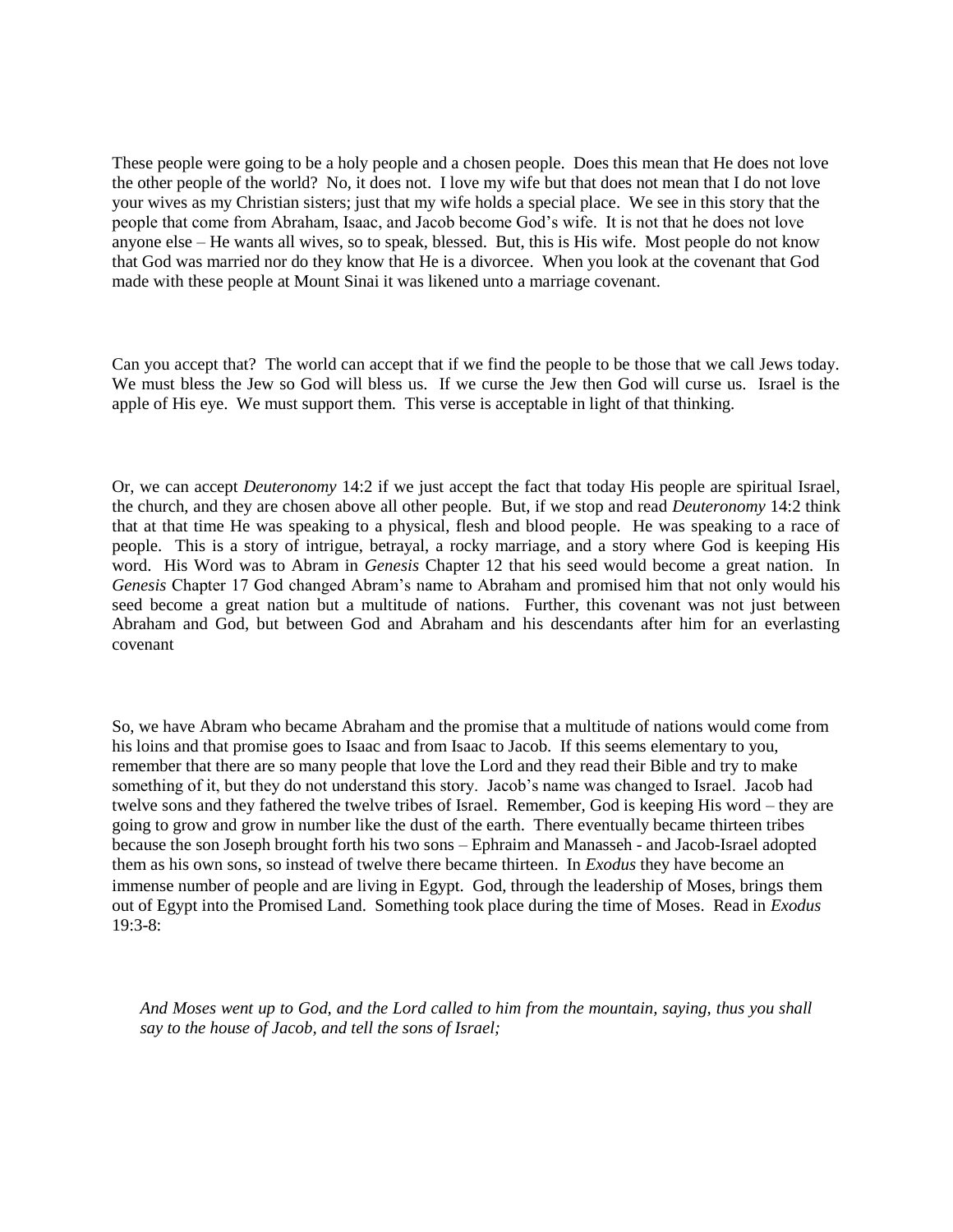*You yourselves have seen what I did to the Egyptians, and how I bore you on eagles' wings, and brought you to myself.*

*Now then, if you will indeed obey my voice, and keep my covenant, then you shall be my own possession among all the peoples; for all the earth is mine.*

*And you shall be to me a kingdom of priests, and a holy nation. These are the words that you shall speak to the sons of Israel.*

*So Moses came and called the elders of the people, and set before them all these words which the Lord had commanded him.*

*And all the people answered together, and said, all that the Lord has spoken we will do. And Moses brought back the words of the people to the Lord.*

So, God made a covenant. They are already a covenant people, but now He is going to form a nation from these people. Remember the promise in *Genesis* 17; eventually a multitude of nations will come from Abraham's seed. Now God is forming this great nation of Israel and they enter into a national covenant, if you will, with God. It is likened unto a marriage covenant where they said that they would love, honor, and obey. Moses, himself, did not make it to the Promised Land, but under the leadership of Joshua those children of Israel came into the Promised Land. They settled it; they fought the Canaanites; but something happened. Their faith – their love you might say – slackened some. At this point their king was God. But, they began to backslide. They decided that they wanted to have an earthly king like all of the other nations. Read in *1 Samuel* 8:4-7:

*Then all the elders of Israel gathered together, and came to Samuel at Ramah,*

*And said to him, behold, you have grown old, and your sons do not walk in your ways; now appoint a king for us to judge us like all the nations.*

*But the thing was displeasing in the sight of Samuel, when they said, give us a king to judge us. And Samuel prayed unto the Lord*

*And the Lord said unto Samuel, listen to the voice of the people in regard to all that they said to you; for they have not rejected you, but they have rejected me, from being king over them.*

They still were His covenant people and still in the covenant that God made at Mount Sinai. They made a bad mistake and they choose to have a physical, earthly king like all of the other nations. Samuel told them that they would be taxed, that their children would be drafted, and all sorts of things, but they wanted an earthly king – so God gave them a king. The first king was Saul. The second king was David. David was a great and mighty king; a man after God's own heart, the Bible says. The empire solidified under his leadership, established its boundaries very methodically; but understand that until this time these people were never called Jews. And for the modern day *Judeo-*Christian world to teach the people that David was a Jew and that the Jews gave up God as their king is very misleading. They were called Israelites or Hebrews, but were not at this time called Jews. When David died, Solomon became king.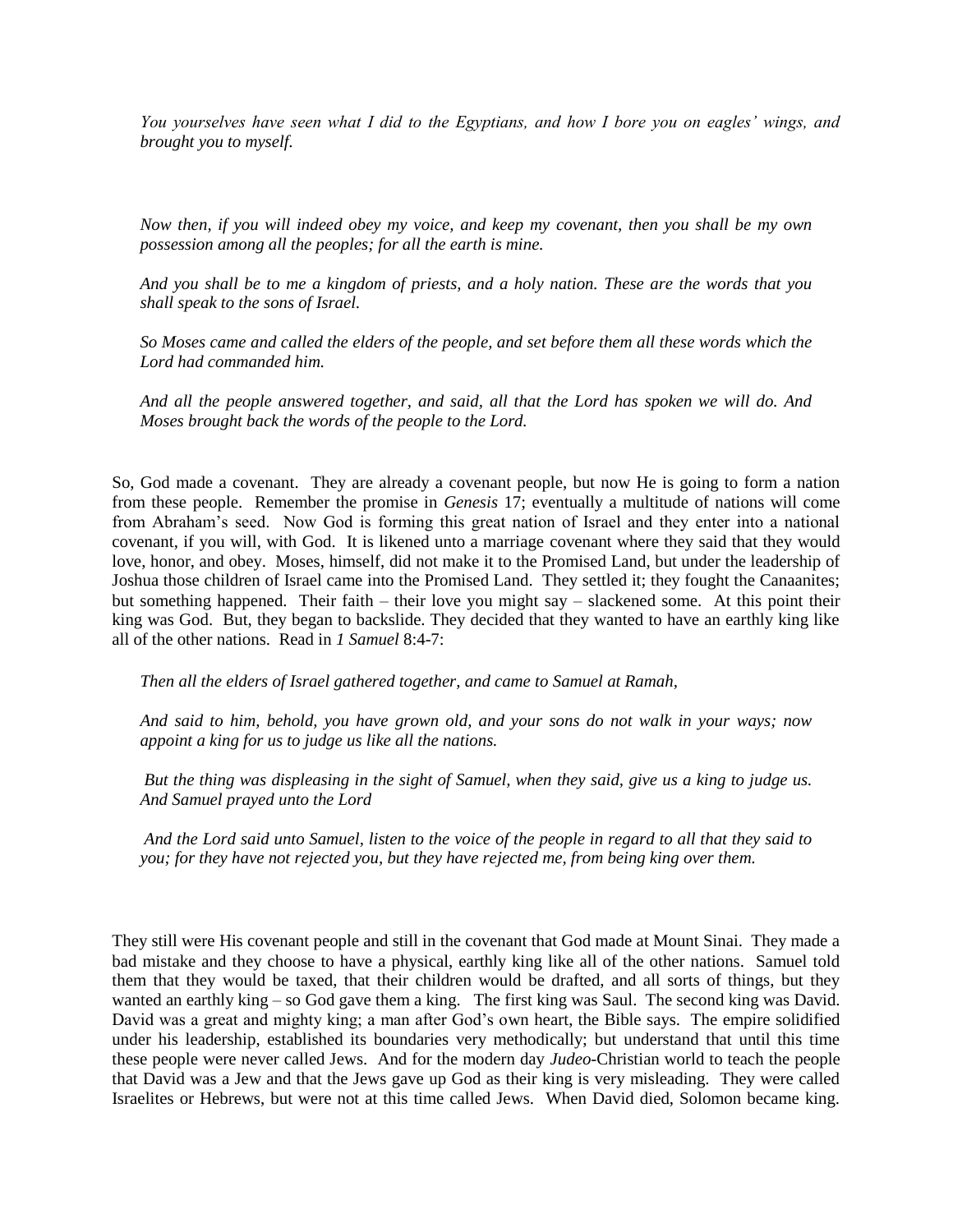After Solomon died things got a little bit shaky. Solomon taxed the people so much that they wanted a tax relief and demanded it. When his son, Rehoboam, took the throne, they said give us a tax relief. Read in *I Kings* 12:4:

*Your father made our yoke hard; therefore lighten the hard service of your father, and his heavy yoke which he put upon us, and we will serve you.*

When the Bible uses the word yoke, it is an economic term. The people were forced to labor under taxation. It was causing them problems. Continue in *I Kings* 12:14-17 to find the king's answer:

*And he spoke to them according to the advice of the young men, saying, my father made your yoke heavy, and but I will add to your yoke; my father disciplined you with whips, but I will discipline you with scorpions.*

*So the king did not listen to the people; for it was a turn of events from the Lord that he might establish his word, which the Lord spoke through Ahijah the Shilonite to Jeroboam the king of Nebat.*

*When all Israel saw that the king did not listen to them, the people answered the king, saying, what portion do we have in David? We have no inheritance in the son of Jesse; to your tents, O Israel; now look after your own house, David. So Israel departed unto their tents.*

*But as for the sons of Israel who lived in the other cities of Judah, Rehoboam reigned over them.*

If you read this whole chapter, you will find that there was a division in the nation at this time. Now, instead of having one nation there are two nations. If you don't understand this, you can't understand the prophets. The ten northern tribes succeeded from the union and formed what was called the House of Israel. The House of Israel was the nation of Israel. A separate nation. The two southern tribes, Judah and Benjamin, formed the House or nation of Judah. Some of the prophets went to the House of Israel and some went to the House of Judah, and there were different prophecies made about these two nations. Now there are two nations; but God promised Abraham that his seed would form a multitude of nations. We are talking about God working very patiently to bring forth His promises.

The next part of the story is so important because if you don't understand it you will be missing a great part of the cross; the death, burial, and resurrection of Jesus Christ, and what all was done at the cross is not understood until you understand that God had married the House of Israel in *Exodus,* Chapter 19, with the covenant. Both the House of Israel and the House of Judah became sinful. The prophet Hosea was sent to the nation of Israel with the message to "Repent or Perish." They did not repent. As a result, they perished. This had already happened in *Jeremiah* Chapter 3:8: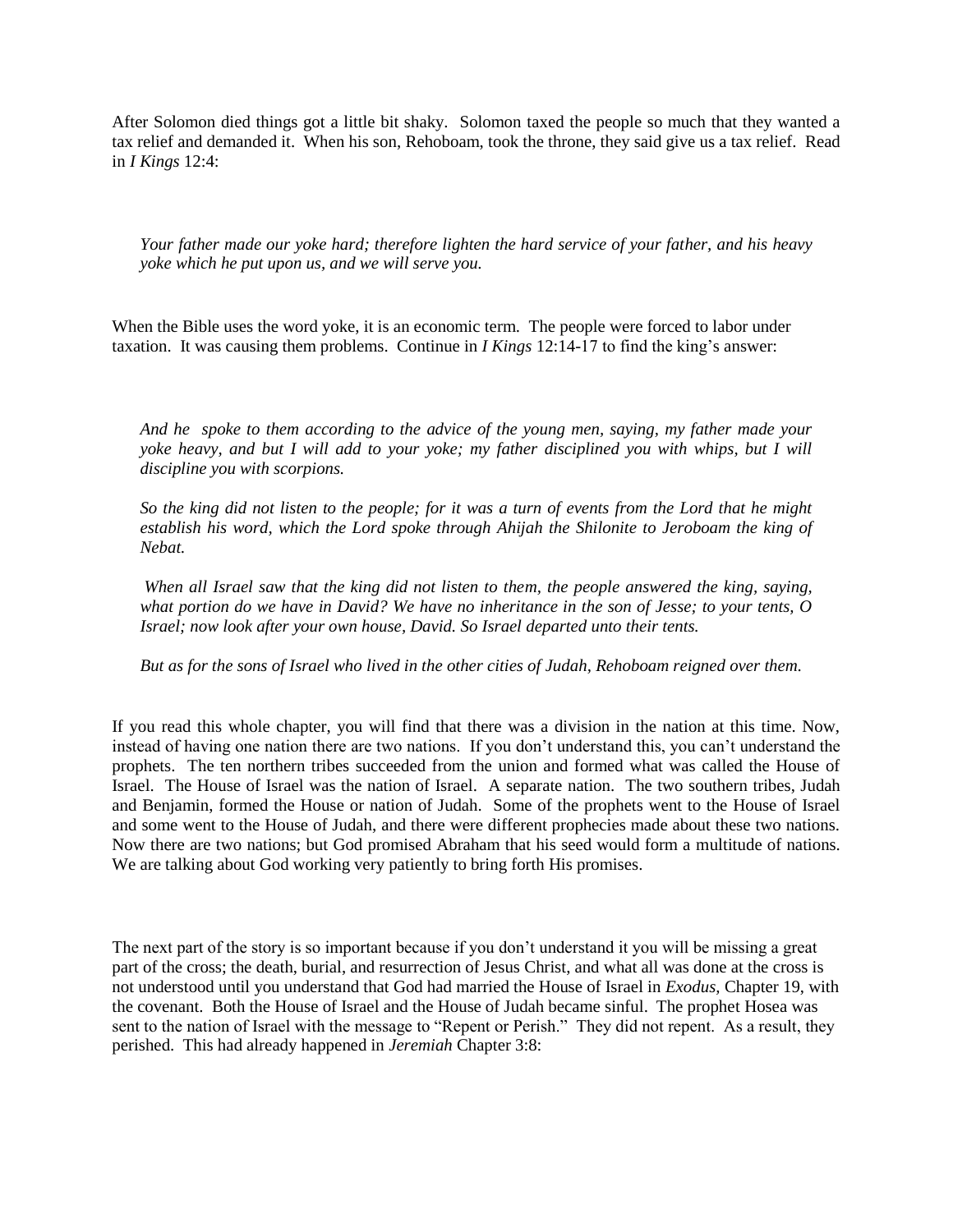*And I saw, that for all the adulteries of faithless Israel I had sent her away, and given her a writ of divorce; yet her treacherous sister Judah did not fear, but she went and was a harlot also.*

God said, "I divorce Israel" for her unfaithfulness. He said He should have divorced Judah, too, but put up with Judah because He still had to keep the covenant and He had a plan. The House of Israel went into Assyrian captivity about seven hundred years before Christ. We hear very little more about them in the Bible after that. What happened to them? We know, contrary to what is taught in the churches today, that they did not go out of existence; we are told in *Hosea* 1:10 that they were going to form a multitude like the sands of the sea and that someday they would join together with the House of Judah and have one leader. What happened to those people? They dispersed to the north and to the west into the area of Europe and the British Isles and they became nations. Cut off from God – remember they were not His people; they had been divorced – but to say that they were not around is to deny *James* Chapter 1. Seven hundred years later *James* is writing and this is what he says in 1:1:

*James, a bond servant of God and of the Lord Jesus Christ, to the twelve tribes who are disbursed abroad, greetings.*

It says "*the twelve tribes."* They were in existence and they were scattered abroad. That phrase, *disbursed abroad*, is only used three times in the New Testament. The above passage from *James* 1:1; the following passage from *I Peter* 1:1:

*Peter, an apostle of Jesus Christ, to those who reside as aliens scattered throughout Pontus, Galatia, Cappadocia, Asia, and Bithynia who are chosen*

He is writing to a *chosen* people who are scattered or disbursed in a certain area. The third place this phrase is used is in *John* 7:35:

*The Jews therefore said to one another, where does this man intend to go, that we shall not find him? He is not attending to go to the dispersion among the Greeks and teach the Greeks, is he?*

The word dispersion comes from the Greek and, according to Strong's, it means Israelites living in other countries or scattered abroad. When Jesus spoke they knew about this dispersion of the ten tribes of Israel that had been cast off seven hundred years before. The prophets told them. And, they had the promises. Who were the Gentiles? Read in *Romans* 9:23-24: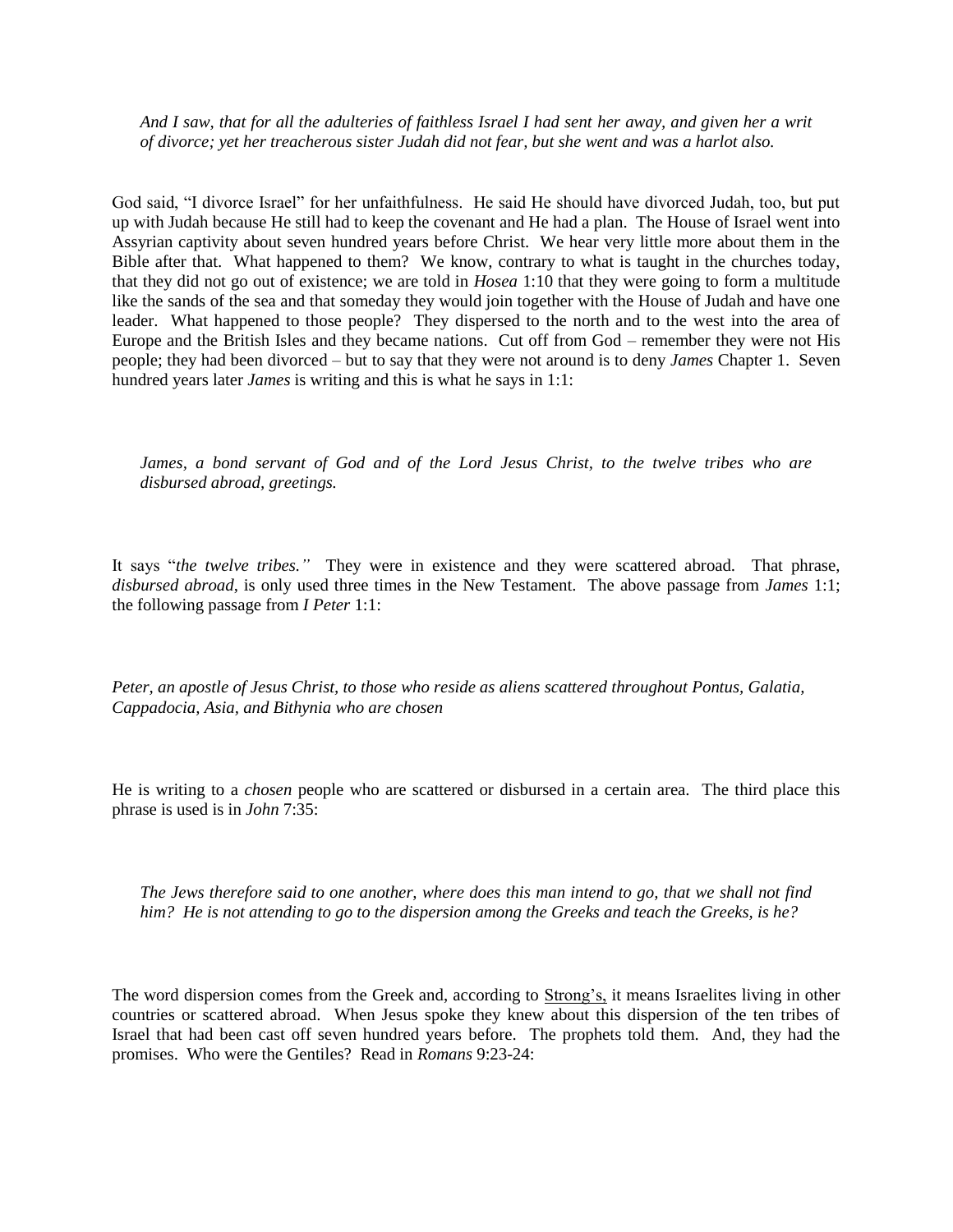*And he did so in order that he might make known the riches of his glory on the vessels of mercy, which he had prepared beforehand for glory,*

*Even us, whom he also called, not among Jews only, but also from among the Gentiles?*

*Hebrews* 8:8 teaches clearly that the new covenant was made with the House of Israel and the House of Judah. Paul is talking about those people that have been called. He said that "*he called us from the Jews and from the Gentiles*." One of our problems is that we have the wrong definition of Gentile in our heads. We think the word Gentile means non-Jew. All you have to do is look up the Greek word for Gentile, and see that it says, "*a race, a nation; plural, the nations."* The word Gentile means nation. God said to Abraham that his seed was going to form a multitude of nations. This is a flesh and blood race of people forming nations.

In *Hosea* we find that God had Hosea marry a harlot. Why? Personally, I think that he wanted Hosea to learn to preach from the heart and to get across to the people how God was feeling about His people going whoring after other gods. So Hosea was God's prophet and he preached what God wanted him to preach. In *Hosea* 1:4:

*And the Lord said to him, name him Jezreel for yet a little while, and I will punish the house of Jehu, for the blood shed of Jezreel and I will put an end to the kingdom of the house of Israel.*

They were no longer going to continue as a nation because God was going to put an end to their nation. Continuing in Hosea 1:5-7:

*And it will come about on that day, that I will break the bow of Israel in the valley of Jezreel.*

*Then she conceived again, and gave birth to a daughter. And the Lord said unto him, name her name Loruhamah, for I will no more have compassion on the house of Israel, that I should ever forgive them.*

*But I will have compassion on the house of Judah, and deliver them by the Lord their God, and will not deliver them by bow, by sword, nor by battle, by horses, or by horsemen.*

The prophesy was that God was going to put an end to the nation of Israel, but not to the nation of Judah the Jews of the House of Judah. He said that he would deliver Judah but not by sword or by battle. The Assyrians, who were a world ruling power at the time, came down from the north and they conquered the House of Israel; they kept going and went into the southern two tribes, but they were stopped by the hand of God. The Assyrians surrounded Jerusalem, which was the capitol of the House of Judah. Read this in *2 Kings* 19:35-36: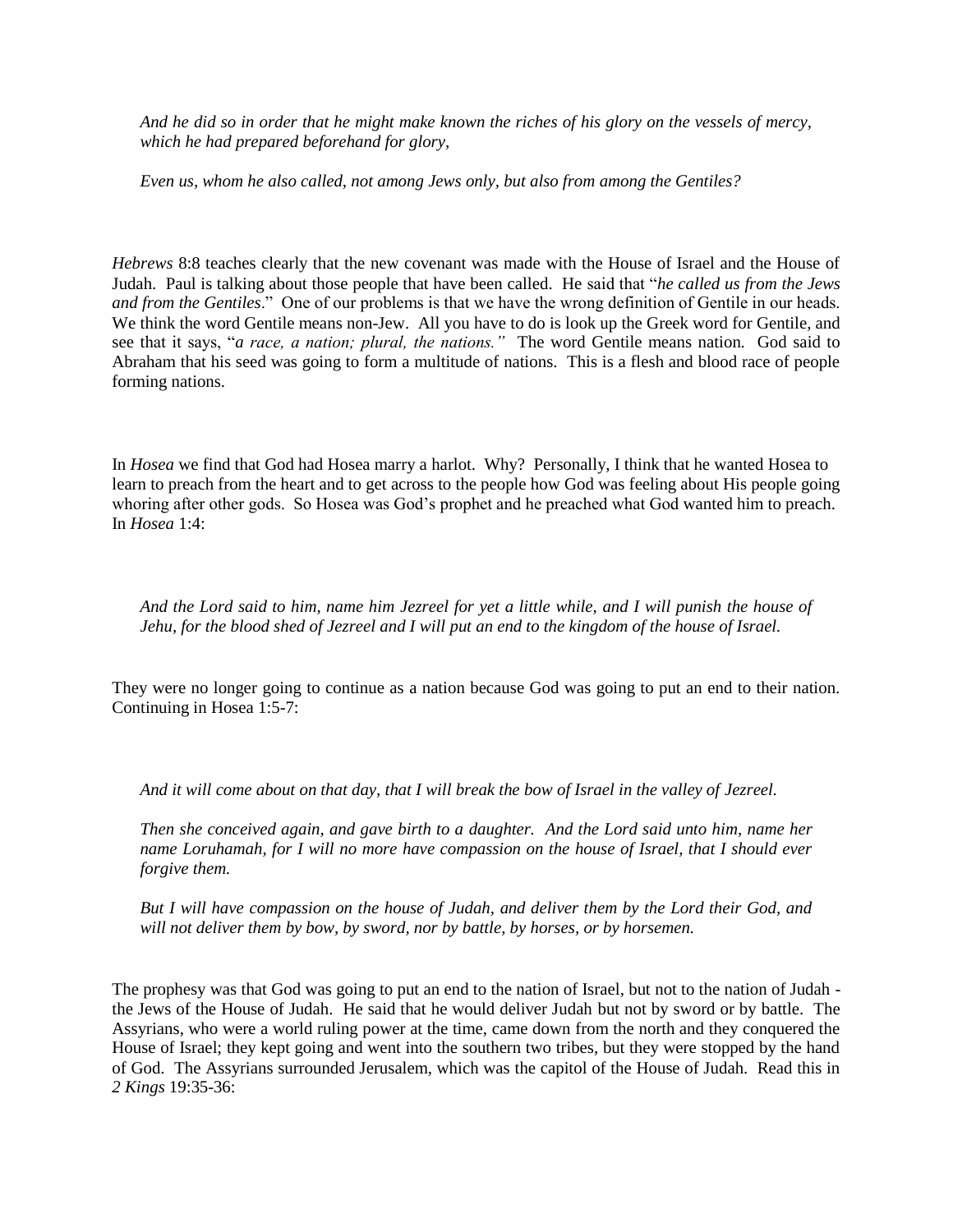*Then it happened that night, that the angel of the Lord went out, and struck 185,000 in the camp of the Assyrians and when men rose early in the morning, behold, all of them were dead.*

*So Sennacherib king of Assyria departed, and returned home, and lived at Nineveh.*

This was the prophesy that Hosea had made coming to pass. He delivered Judah, but not by battle, sword, bow, or horseman; but by a miracle that happened that night – 185,000 died during the night. He kept the promise to the House of Israel. They were conquered by the Assyrians and were carried into exile as told in *2 Kings* 17:6:

*In the ninth year of Hoshea the king of Assyria captured Samaria*, *and carried Israel away into exile into Assyria, and settled them in Halah and in Habor by the river of Gozan, and in the cities of the Medes*.

The Assyrians took these covenant people, these people who were under a national covenant and married to God, and carried them away. God divorced them, according to *Jeremiah* Chapter 3.

We need to go back to *Hosea* Chapter 1 to find out what happened to these people. The church world today tells us that they ceased to be; they went out of existence; they homogenized with the other peoples of the world. Read on in *Hosea* 1:8-10:

*When she had weaned Loruhamah, she conceived, and gave birth to a son.*

*And the Lord said, name him Loammi, for you are not my people, and I am not your God.*

*Yet the number of the sons of Israel will be like the sand of the sea, which cannot be measured or numbered; and it will come about, that in the place where it was said to them, you are not my people, there it shall be said to them, you are to be called the sons of the living God.*

How can anyone say that these people ceased to be as a flesh and blood people? We have already established that these were flesh and blood people coming out of a flesh and blood man to form a flesh and blood nation and a multitude of nations, and now we are told although they are not His people they are going to multiply like the sands of the sea.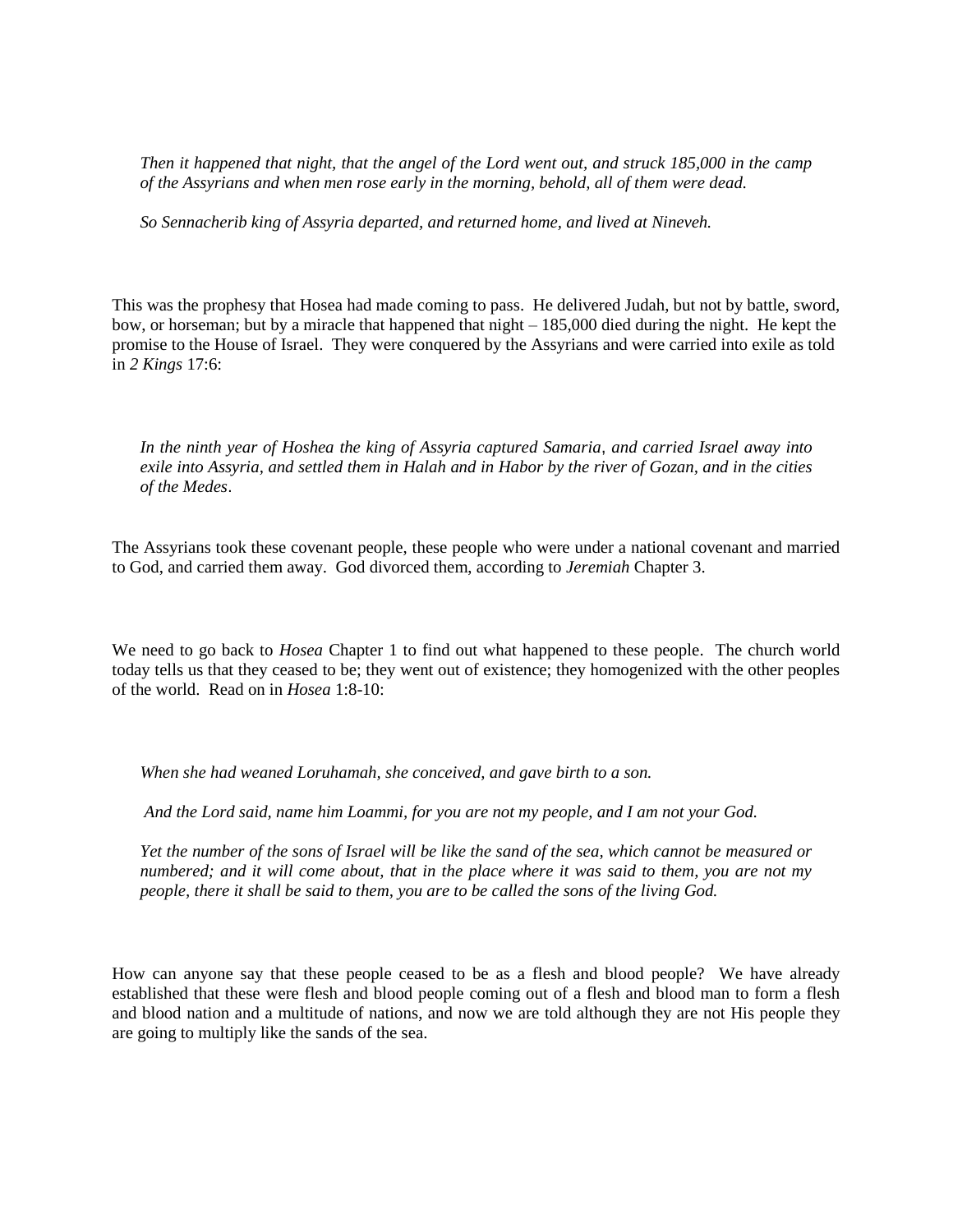Can you imagine the despair that these people felt when they saw that Hosea was right? They had been a chosen people, married to God, and now they are divorced and cast away. But, God, in His infinite mercy, gave them hope. He said, someday you will be called "*sons of the living God."* He made another prophesy which seems so incredible because you have to remember that the House of Israel and the House of Judah were enemies – they fought with each other all of the time. He says in Verse 11:

*And the sons of Judah and the sons of Israel will be gathered together, and they will appoint for themselves one leader, and they shall come up out of the land: for great shall be the day of Jezreel.*

This then was the prophesy – although you are going to be divorced, cut off, and no longer My people, some day – some day when you are called sons of God, you will be joined with the House of Judah under one leader. All of this background needs to be understood in order to fully understand the New Testament.

It had been over seven hundred years since they had been taken from their home land, captured by the cruel Assyrians. What happened to them? We know that James, a Holy Spirit-inspired apostle tells us that they were still in existence and scattered abroad. He wrote to the twelve tribes. When the Assyrians came down from the north they not only took the ten northern tribes but they also took people from the two southern tribes. It was not just ten tribes but part of twelve tribes that they took. Then Jesus comes with a mission. In *Matthew* 15:24:

*But he answered and said, I was sent only unto the lost sheep of the house of Israel.*

What was His mission? Could He be that leader that Hosea said that the House of Judah and the House of Israel would gather under and follow? He says, in His own words, that He is coming for the House of Israel. How can anyone deny these scriptures? Many do not deny them, they just ignore them. There is something else that you need to understand – the despair that they felt once they were divorced. God gave them hope, but the House of Israel, although they did not keep His law to love, honor, and obey, understood the law. How could He bring them back? They knew that not only could God not lie but He could not break own His law because that would be sin and God cannot sin. His law says in *Deuteronomy* 24:1-4:

*When a man takes a wife, and marries her, and it happens that she finds no favor in his eyes because he hath found some indecency in her and he writes her a certificate of divorce, and puts it in her hand, and sends her out of his house.*

*And she leaves his house and goes and becomes another man's wife.*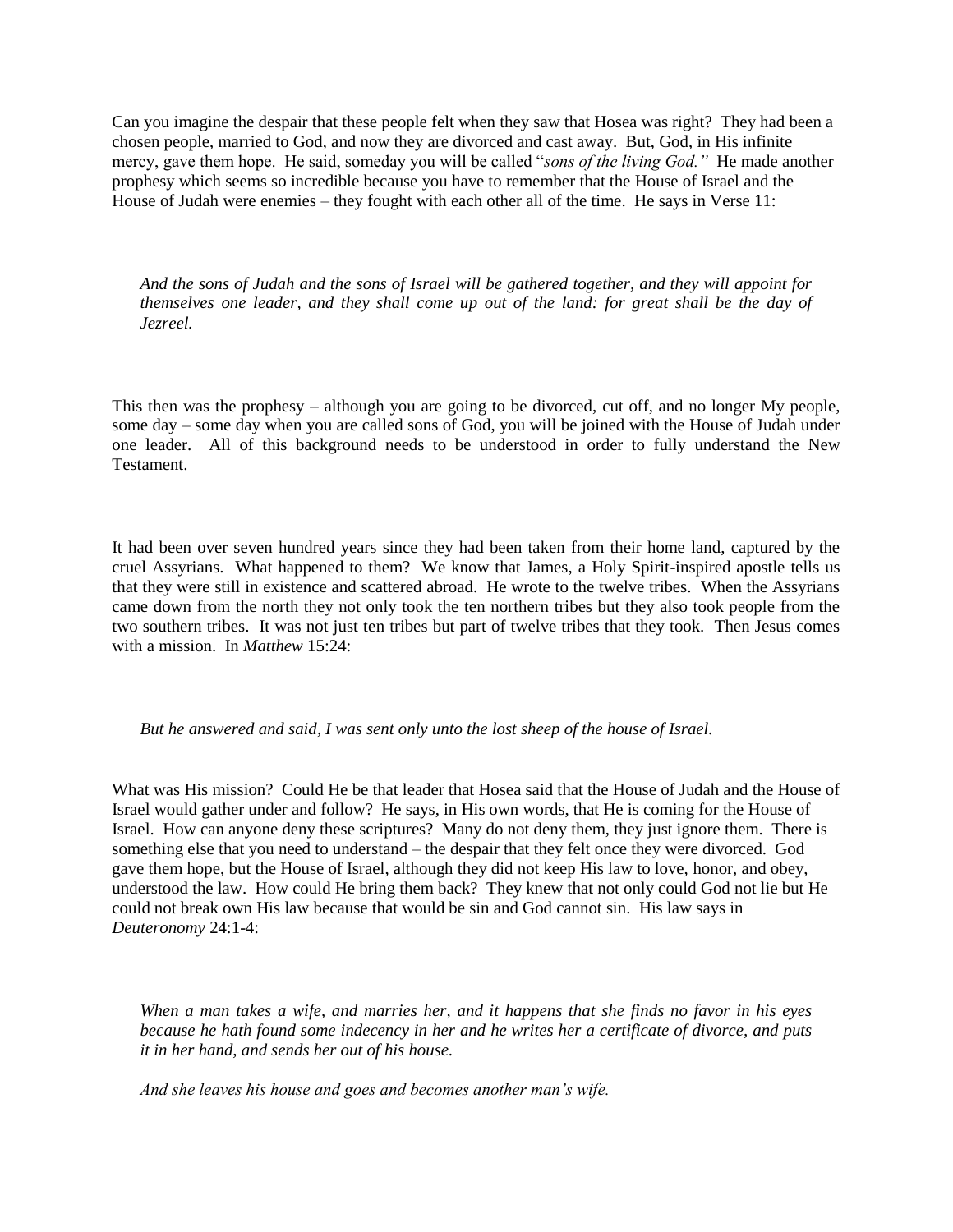*And if the latter husband turns against her, and writes her a certificate of divorce, and puts it in her hand, and sends her out of his house; or if the latter husband die, who took her to be his wife;*

*Then her former husband, who sent her away, is not allowed to take her again to be his wife, since she has been defiled; for that is abomination before the Lord; and you shall not bring sin upon the land, which the Lord your God gives you as an inheritance.*

In summary, the law says that if a woman is married and divorced and she goes to be with another man, and the other man either divorces her or dies, she can never go back and be the wife of the first husband – never. God divorced His wife, the House of Israel, according to *Jeremiah* Chapter 3, but gave her a little ray of hope that someday she could come back. Israel did not understand how this could be possible; but, through love, all things are possible. Jesus Christ died on the cross to establish a new covenant. The average church minister today will answer yes if you ask him, "Did Jesus Christ establish a new covenant?" But, if you ask the average church minister with *whom* He established this new covenant they will probably answer, "With whomsoever believeths." But the scripture is very explicit with whom He established His new covenant. Read in *Hebrews* 8:8:

*For finding fault with them, he said, behold, the days are coming, says the Lord, when I will make a new covenant with the House of Israel and with the House of Judah;*

He established His new covenant with the very people that Hosea Chapter 1 said would come back together under one leader. – the House of Israel and the House of Judah. This is so clear, but the church world today begins to confuse things by saying that this is the *spiritual* Israel. This can't be a *spiritual*  Israel – read on in *Hebrews 8:9*

*Not like the covenant that I made with their fathers on the day when I took them by the hand to lead them out of the land of Egypt; for they continued not in my covenant, and I did not care for them* 

These were not spiritual people but real flesh and blood people that were brought out of Egypt. How did God ever bring them back together without violating His own law? If you don't understand this story, you will miss the significance of the cross. This is the most beautiful love story ever told, or actually, the most beautiful love story never told*.* In *Romans* 7:1-4 it says:

*Or do you not know, brethren, (for I am speaking to those who know the law,) that the law has jurisdiction over a person as long as he lives?*

*For the married woman is bound by the law to her husband while he is living; but if her husband dies, she is released from the law concerning her husband.*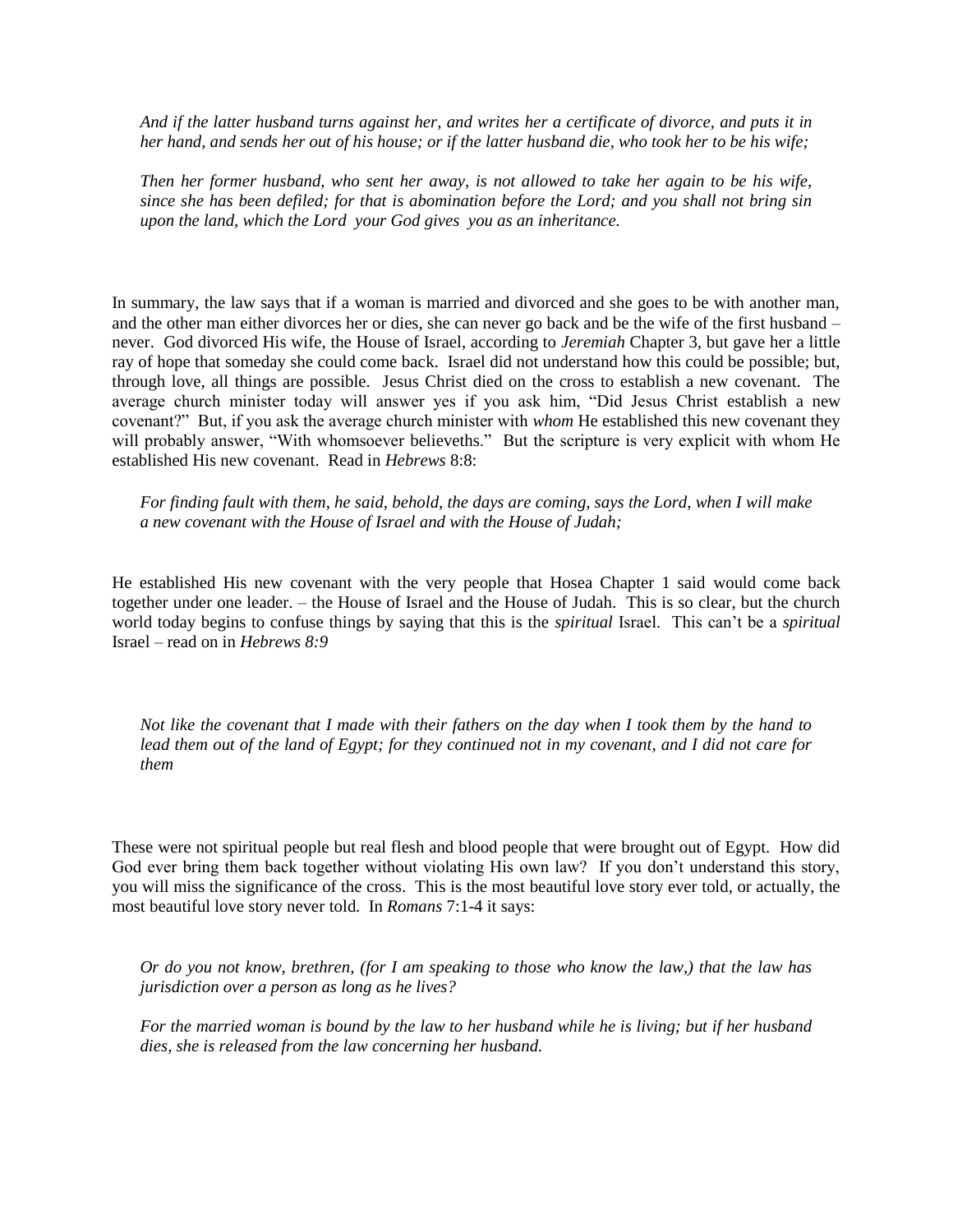*So then if, while her husband is living, she is joined to another man, she shall be called an adulteress; but if her husband dies, she is free from that law; so that she is not an adulteress, though she is joined to another man.*

*Therefore, my brethren, you also are were made to die to the law through the body of Christ; that you might be joined to another, to him who was raised from the dead, that we may bear fruit for God.*

Who died on the cross? **The husband of Israel**. "*In the beginning was the Word and the Word was with God and the Word was God"* – *John* 1:1. And, in *John* 1:14 it says, *"and the Word became flesh and dwelled among us."* So, Jesus Christ was the one that the House of Israel had been married to and when He died on the cross, she was freed from the law. The law kept her from ever coming back to Him, but when he died, He redeemed her. When He resurrected from the grave, and she realized that she had killed the only one who had ever loved her, she died through repentance. The Bible likens repentance to dying to your old way of life. She, too, like a dead person, was buried in baptism and raised up from that baptism for the remissions of sins to walk in the newness of life as a pure virgin, washed clean. So, Paul says, "*I have betrothed you as a pure virgin to Christ."* This is all the story of Israel – a beautiful story. This is the story of God keeping His Word. Christ told Peter before His death that He was giving him the keys to the kingdom, so it was only right for Peter to stand on the day of Pentecost and preach the first new covenant sermon as it says in *Acts* 2:36-39:

*Therefore let all the house of Israel know for certain, that God has made Him both Lord and Christ this Jesus, whom you have crucified.*

*Now when they heard this, they were pierced to their heart, and they said to Peter and to the rest of the apostles, brethren, what shall we do?*

*And Peter said to them, repent, and let each of you be baptized in the name of Jesus Christ for the forgiveness of your of sins, and ye shall receive the gift of the Holy Spirit.*

*For the promise is for you, and your children, and for all who are far off, as many as the Lord our God shall call to Himself.*

Who was far off? The twelve tribes disbursed abroad who had formed a multitude of nations. Who does the promise belong to? Read in *Romans* 9:1-5:

*I am telling the truth in Christ, I am not lying, my conscience bearing me witness in the Holy Spirit*

*That I have great sorrow and unceasing grief in my heart.*

*For I could wish that I myself were accursed, separated from Christ for the sake of my brethren, my kinsmen according to the flesh;*

*Who are Israelites; to whom belongs the adoption as sons, and the glory, and the covenants, and the giving of the law, and the temple service, and the promises;*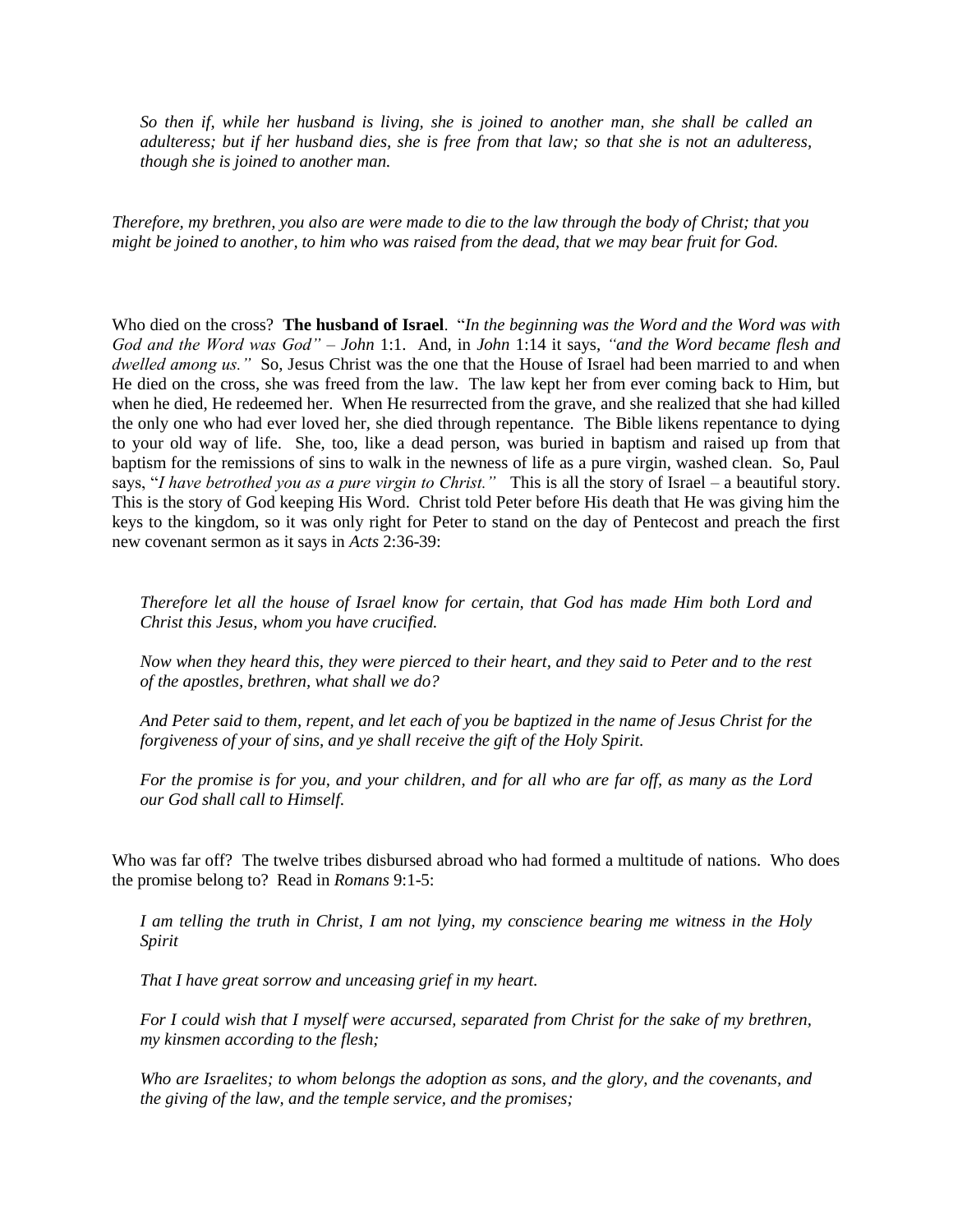*Whose are the fathers, and from whom is the Christ according to the flesh, who is over all, God blessed forever. Amen.*

Notice that the promises belong to the flesh and blood Israelites. That is what Peter was talking about for all who were far off. The nations that led off to the west were there because of the captivity and the exile that took place during the days of the Syrian captivity and now Jesus was bringing them together under a new covenant made with the House of Israel and the House of Judah with Him as king

The word Gentile means nation, not non-Jew. God said to Abraham that his seed was going to form a multitude of nations. This is a flesh and blood race of people forming nations. What nations is he talking about? Read in verse 24-26:

*Even us, whom he also called, not from among Jews only, but also from among Gentiles?*

*As he said also in Hosea, I will call those who are not my people, my people; and her who was not beloved, beloved.*

*And it shall be that in the place where it was said to them, ye are not my people; there they shall be called the son of the living God.*

Notice that he quotes from *Hosea* Chapter 1. I am not saying that we are saved by race but that we are saved by grace. And all of those people who were born into a certain race are not automatically saved. Read in *Romans* 9:27-

*Isaiah cries out concerning Israel, though the number of the sons of Israel be as the sand of the sea, a remnant shall be saved;*

If someone said to me that I was the inheritor of a great fortune because of who I was, I certainly would not tell them that I was not interested. The point that I want you to see is that the Gentiles that were accepting the Gospel in the New Testament were those people that Hosea spoke about and *Romans* 9:24- 27 proves this point.

Remember that there was the House of Israel, the ten northern tribes and the House of Judah, the two southern tribes. The people from the House of Judah were called Judeans and that is translated in your Bible as Jews. What are people in Texas called? Texans. The early Texans could have been described as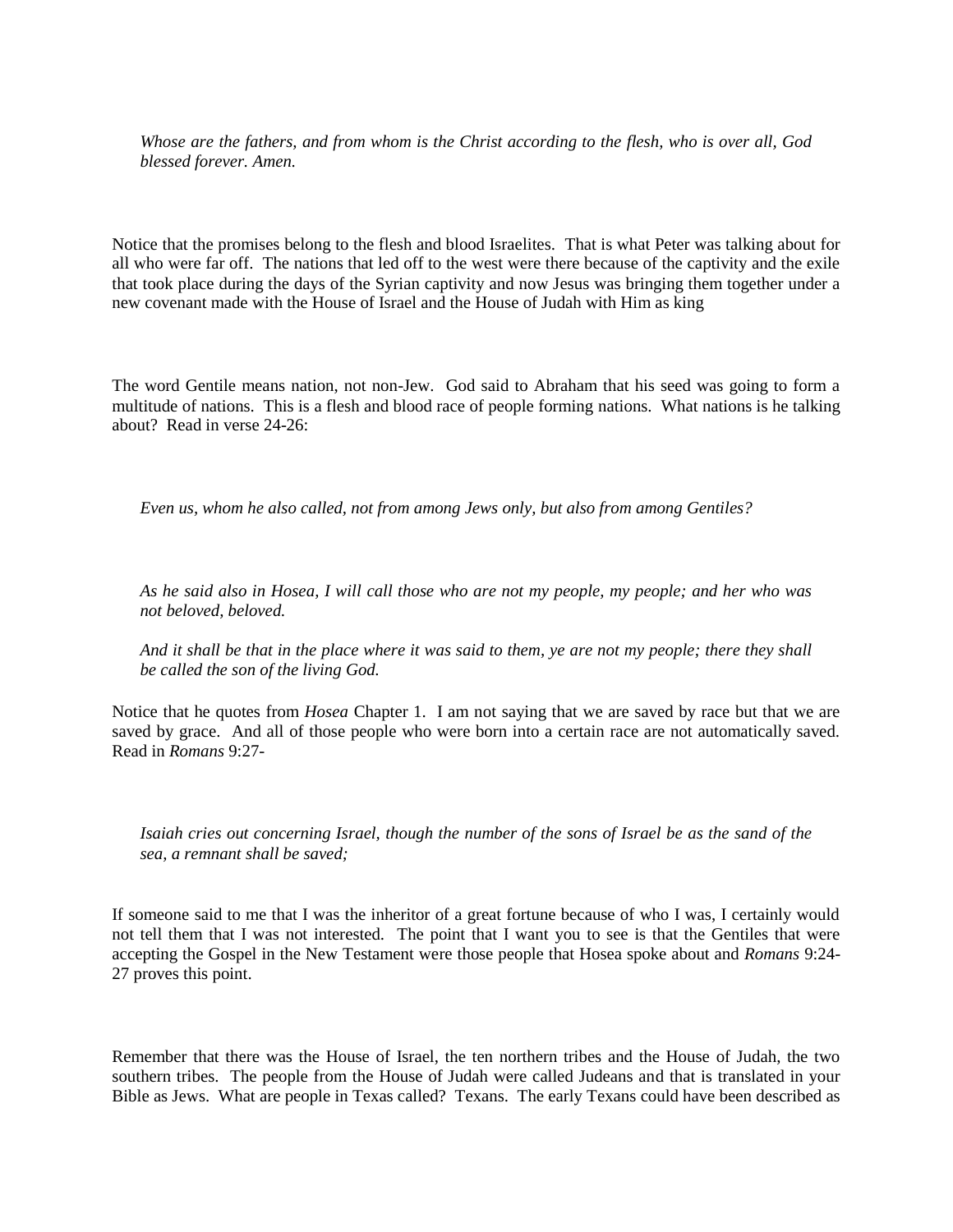Anglo people because there were very few Mexicans in Texas then. But today Texans could be Anglos, Mexicans, Arabs, Japanese, or blacks. There was a great deal of change in the racial make of Texans over just a few years. Imagine the change in a few hundred years that took place in Judah. When the House of Israel was taken into Assyrian captivity, the House of Judah remained. The House of Judah became so bad that she was taken into Babylonian captivity. This was a big upheaval in the land of "milk and honey", as it was once called. When they were taken into Babylonian captivity the land did not remain vacant. Read in *Ezekiel* 7:24:

*Therefore I shall bring the worst of the nations, and they will possess their houses; I shall also make the pride of the strong one to cease; and their holy places will be profaned.*

The House of Judah was uprooted and taken to Babylon and, according to the above passage, the worst of the nations took over their land. Who was the worst nation at that time? Esau-Edom. The Edomites moved in. They are the people who God described as worthy of His wrath. As Charles Weisman points out in his book Who is Esau-Edom, many Edomites moved into the area. Seventy years later, when they returned from captivity, it was not the same place that they left. The worst of the nations had moved in and that is why you read about their having to rebuild the temple and city walls with swords at their sides – there were people fighting against them who did not want them to worship their God.

Moving on in history – things happen over the centuries. Charles Weisman points out that the Edomites were conquered and forced to become followers of Judaism. When you read the word Jew in the New Testament you are reading about Judeans – the people living in Judah. You don't really know this unless you can see from the context. Read in *John* 10:27:

## *My sheep hear my voice, and I know them, and they follow me;*

If you know anything about sheepherding, you know that the sheep know the voice of the shepherd. The shepherds could get together and put all of the sheep into one large pen at night and in the morning, the shepherd will call for his sheep and his sheep will come out of that flock and follow him. If you have heard the voice of Jesus Christ and you have been baptized for the remission of your sins and you are bearing the Christian fruits that you are supposed to bear – love, joy, peace, happiness – then, "m*y sheep hear my voice, and follow me"* you are one of His sheep. What about people who are not of the same race and ethnic makeup? That is another part of this whole story. Jesus purchased the world in order to redeem the treasure. The door was open to others.

His sheep hear His voice; the people that were called to follow Jesus, according to *Romans* 9, were called out of the Jews or the Judeans. The Judeans who were His people, for the most part, followed Him and came out. The Gentiles, the nations, which were His people, heard His voice and they came out. *Hosea*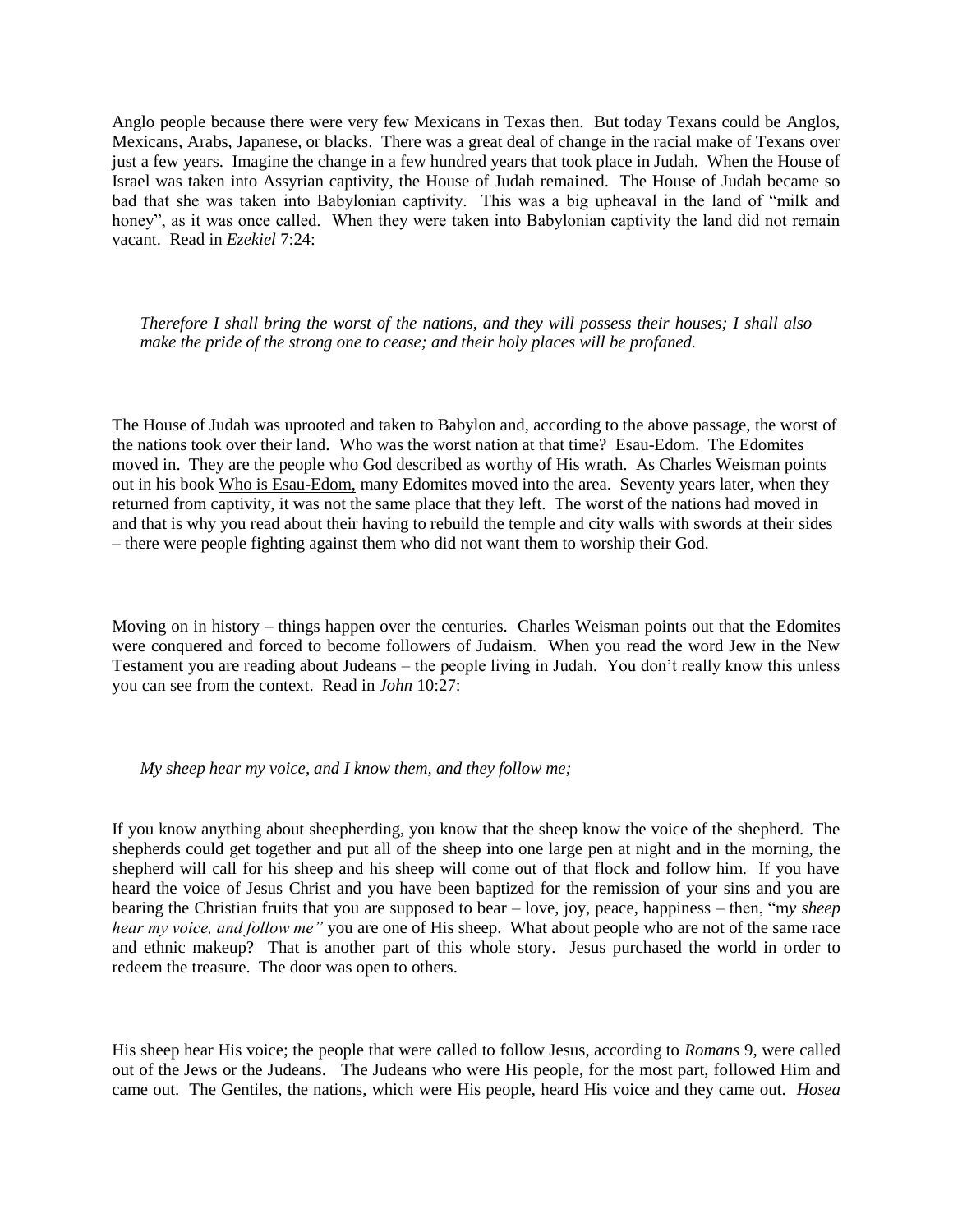1:10 was being fulfilled. The House of Israel and the House of Judah were coming together under one leader.

When you understand this, you can take the story of the prodigal son and realize that it has a deeper meaning than what you realize. There was a father and he had two sons – the House of Israel and the House of Judah. When the prodigal son came back the son that had stayed with the father became jealous. This was happening in the days of the New Testament. The Jews, the Judeans, saw these heathens coming in, which were the Gentiles, and there was a conflict. This is what the story of the prodigal son is about. The people that were His people, of the Jews, heard his voice and they followed Him. An excerpt from the 1980 Jewish Almanac from Part I – "Identity Crisis; a Brief History for the Term Jew" reads as follows:

*Strictly speaking, it is incorrect to call an ancient Israelite a Jew or to call a contemporary Jew an Israelite or a Hebrew.*

This means something for those who are interested in the truth. It is no accident that predominantly, Christianity is a white man's religion - particularly, if you take out Catholicism, which isn't Christianity at all. It has been these people, who God said to Abraham, "I'm going to bless the world through your seed." It has been the seed of Abraham, Isaac, and Jacob that has translated the Bible into every language and dialect there is. It has been these people that have made up the missionaries that have taken the gospel to all of the other worlds because God said that that was the way He was going to bless the world. This does not mean that He does not love the other people. Remember when I used the illustration – I love my wife and choose her as my wife – I love other men's wives, also – as Christian sisters – but, I love my wife more. Israel was His bride. It did not mean that He did not love the other people, but Israel was chosen. The things that are going on in America today all tie to this story of God calling Abraham. Read in *II Samuel* 7:10:

*I will also appoint a place for my people Israel, and will plant them, that they may live in their own place, and not be disturbed again; nor will the wicked afflict them any more, as formerly,*

The Light and the Glory is a pretty good history of America through the Revolutionary War. It is written by *Judeo-*Christian Baal priests, but they did a tremendous job in research. On page 157 from this book it says:

*By now a farewell sermon had become a tradition and it was preached by a stalwart young puritan minister named John Cotton, whose star was also destined to rise over New England. He preached on II Samuel 7:10 – "go forth," Cotton exhorted, "with a public spirit, with that care of universal helpfulness; have a tender care to your children that they do not degenerate as the Israelites did."*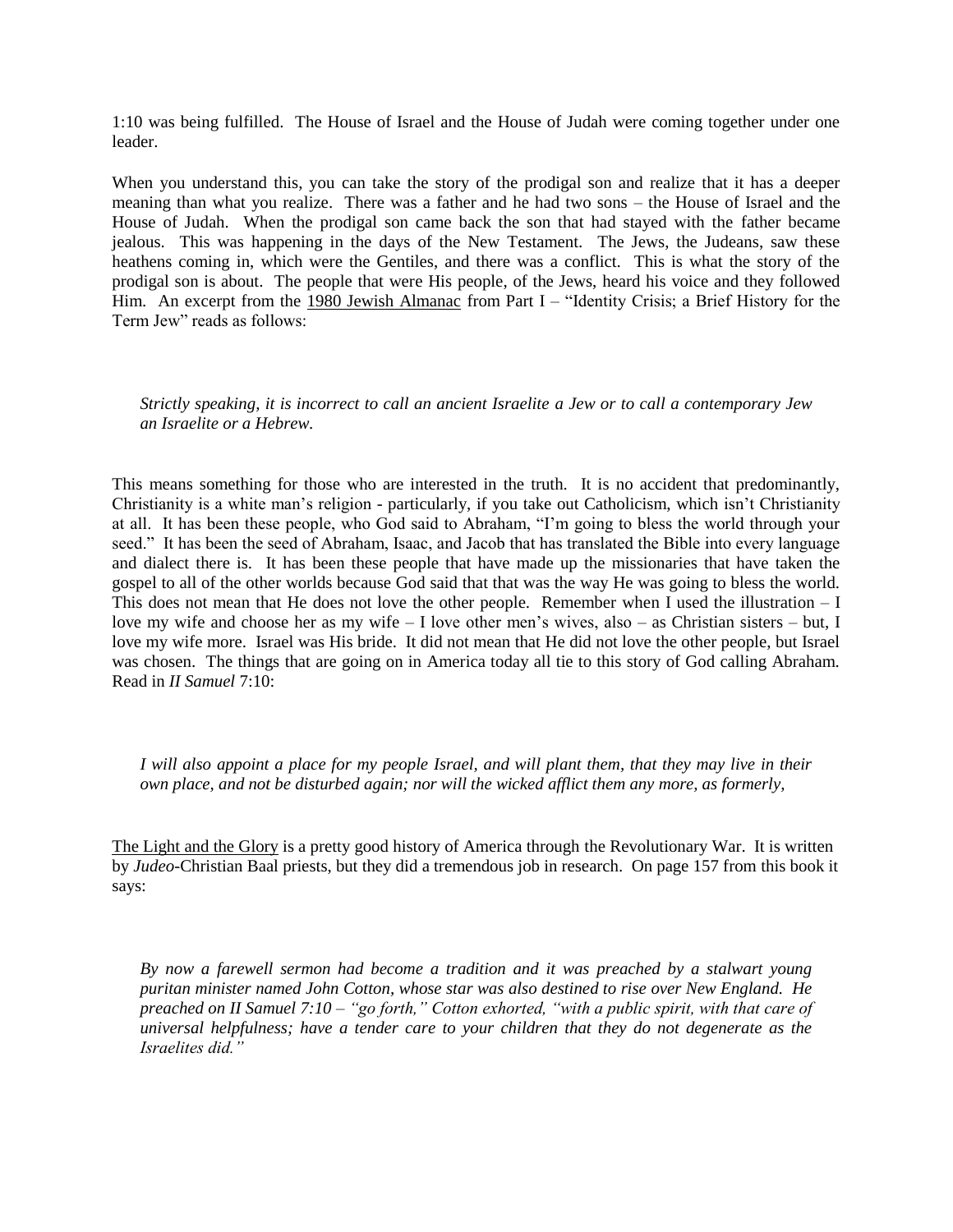*Samuel Morrison put it thus: "Cotton's sermon was of a nature to inspire these new children of Israel with the belief that they were the Lord's chosen people, destined, if they kept the covenant with Him, to people and fruitify this new Canaan in the western wilderness."*

I think that it is significant that the farewell sermon given to the pilgrims as they were leaving to go to America was taken from this text – *II Samuel* 7:10. They recognized that God was picking them up and placing them in a land that God had prophesized through the prophet Nathan clear back in the days of King David. He was going to have a special place for them. To begin to find America in the scriptures, first turn to *Micah* 4:1-5. This is a prophesy about the last days and about a nation. (In Bible prophesy, mountain means nation).

*And it will come about in the last days that the mountain of the house of the Lord will be established as the chief of the mountain; it will be raised above the hills, and people will stream to it.*

*And many nations will come and say, come, and let us go up to the mountain of the Lord, and to the house of the God of Jacob; that he may teach us about his ways, and that we may walk in his paths; for from Zion will go forth the law, even the word of the Lord from Jerusalem.*

*And he will judge between many people, and render decisions for mighty distant nations; and they will hammer their swords into plowshares, and their spears into pruning hooks; nation will not lift up sword against nation, and never again will they train for war.*

*And each of them will sit under his vine and under his fig tree, with no one to make him afraid, for the mouth of the Lord of hosts has spoken.*

*Though all of the people walk each in the name of his god, as for me, we will walk in the name of the Lord our God forever.*

The statement on the national emblem of America is "E Pluribus Unum" which means "out of many nations-one". This was the greatest mass migration of people ever in the history of mankind; the Scots, the English, the Germans, the French, the Swedes, the Norwegians – these were all of the same genetic base – came to America. They walked in the name of God. When they came to America, they came in the name of God. Believe it or not, there was a time in America you could not hold public office if you were not white, not a believer in Jesus Christ, and if you did not believe in the Bible. You can be sure that this is not taught in schools today.

Continuing with *Micah* 4:6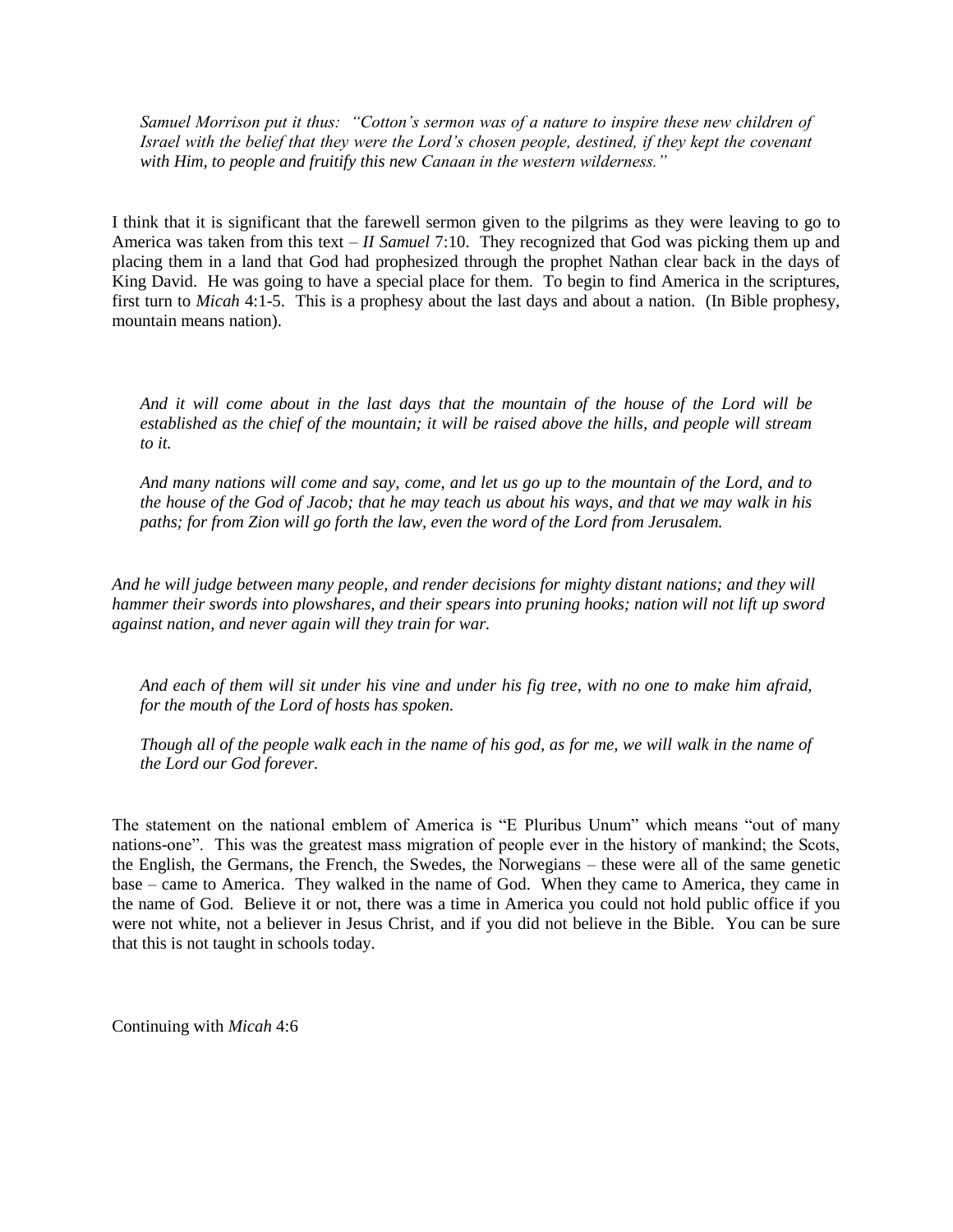*In that day, declares the Lord, I will assemble the lame, and gather the outcasts, even those that whom I have afflicted;*

He is saying that this nation will be gathered with outcasts. Quoting again from The Light and the Glory:

*Clearly, God had moved the state of Virginia when men had abandoned her and, though more ministers were beginning to draw the analogy of a new promised land, none had quite the temerity to suggest that the mixed band of convicts, down-at-the-heels gentlemen, professional soldiers without a war, and slum orphans (for the city fathers of London had hit upon a unique solution for doing something about the swarming bands of street urchins) were a new chosen people.* 

How could these people who were basically the outcasts of the old world be forming a new people or nation? But, that is exactly what Micah 4:6-7 says:

. . . *I will assemble the lame, and gather the outcasts, even those that whom I have afflicted*

*And I will make the lame a remnant and the outcasts a strong nation* 

This is a prophesy about the forming of a very great nation. Continuing in Verse 7:

*…and the Lord will reign over them in mount Zion from now on, and forever*.

In 1776, according to the book, The Light and the Glory, "No King but Jesus." became the motto, the battle cry, the slogan throughout the colonies. Can you imagine that churches ignore the fact that the greatest nation ever formed in all of the history of mankind formed on the basis that they thought they were the covenant people of scripture, the Israelites? Can you imagine that they ignore that this nation was formed on the basis of the word of God; formed with the battle cry, "No King but Jesus" and then tell us that America is not in the Bible? It is there, right there in *Micah.* In *Micah* 4:8 it says:

*And as for you, tower of the flock, the strong hold of the daughter of Zion, to thee you will come, even the former dominion will come; the kingdom of the daughter of Jerusalem.*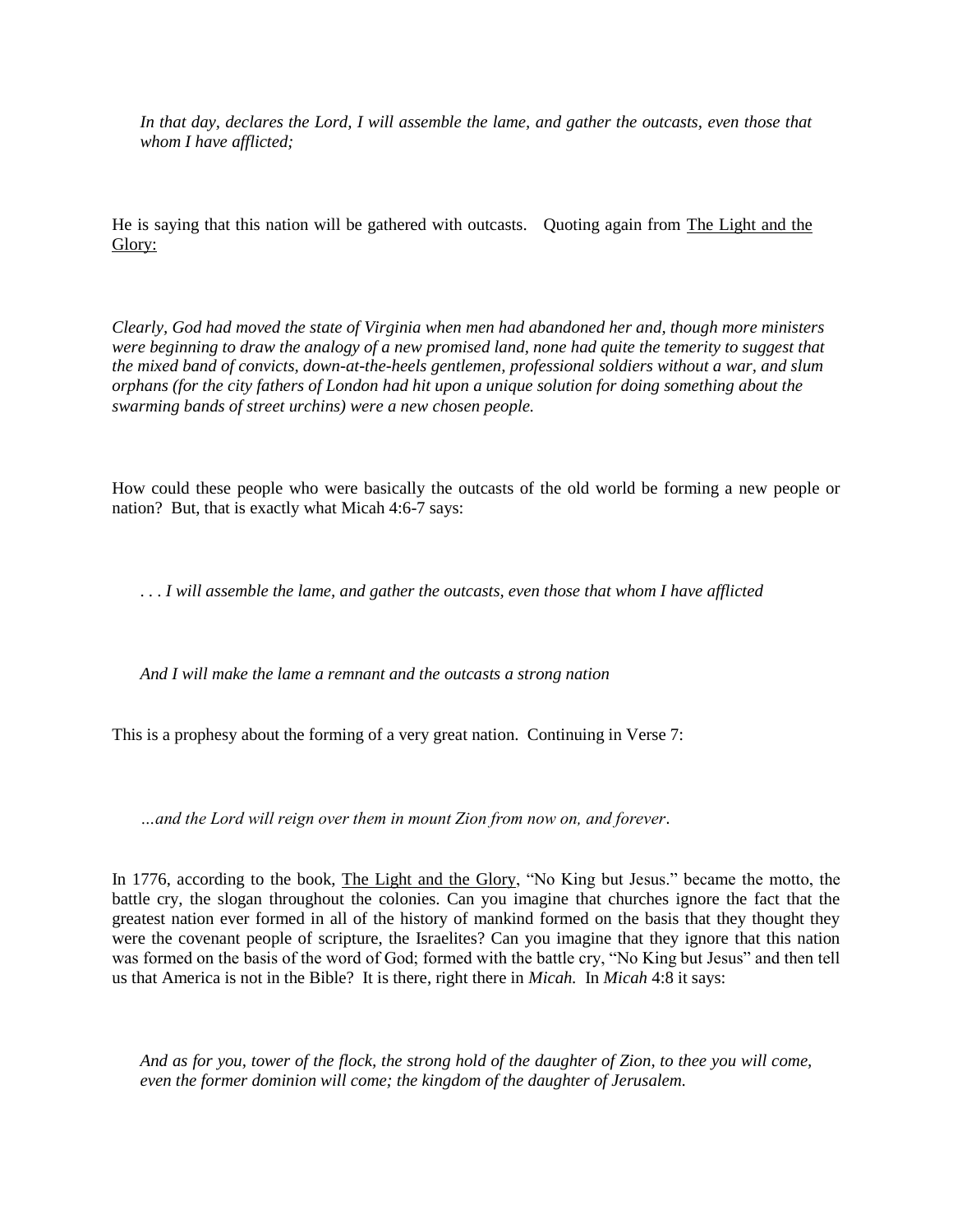What does the phrase, "*the former dominion"* mean*?* According, again, to The Light and the Glory, from the time of the signing of the Declaration of Independence,

*In the silence that followed the announcement of the vote, the late afternoon sun cast its soft rays through the tall windows on a brass candlestick standing on a green felt table covering, a carved eagle over the door, a pair of spectacles laying on a polished desk. The magnitude of what they had done began to weigh upon them and they realized that they and their countrymen were no longer Englishmen but citizens of a fledgling nation barely a few minutes old. Many stared out the windows; some wept openly; some, like Witherspoon, bowed his head and closed his eyes in prayer. John Hancock broke the silence: "Gentlemen, the price on my head has just been doubled." A wry chuckle followed and then, Samuel Adams arose. "We have this day restored the sovereign to whom alone men ought to be obedient. He reigns in heaven and from the rising to the setting sun, may His kingdom come."*

Can't you see the significant of Samuel Adams' words? They restored the dominion. The people at that time recognized the Declaration of Independence as a prophetic, religious happening.

*As the news of the signing of the Declaration spread abroad in the newborn nation, Americans everywhere were delirious with joy, cheering, waving, ringing church bells, wasting gun powder. Samuel Adams wrote, 'The people, I am told, recognized the resolution as though it were a decree promulgated from heaven."* 

This *is Micah*, Chapter 4. What happened to the nation that God had promised way back there in *II Samuel* 7:10? *Micah, 4:8* says:

*And as for you, tower of the flock, the strong hold of the daughter of Zion, to you it will come, even the former dominion will come; the kingdom of the daughter of Jerusalem.*

*Now why do you cry out loudly? Is there no king among you? Has your counselor perished that agony has gripped you as a woman in childbirth?*

*Writhe and labor to give birth, daughter of Zion, like a woman in childbirth, for now you will go out of the city, and dwell in the field, and go to Babylon;* 

America hasn't gone to hell – America has gone to Babylon. America gave up her king; he is called in scripture the mighty counselor. We have birth pangs, but it says, continuing in Verse 10: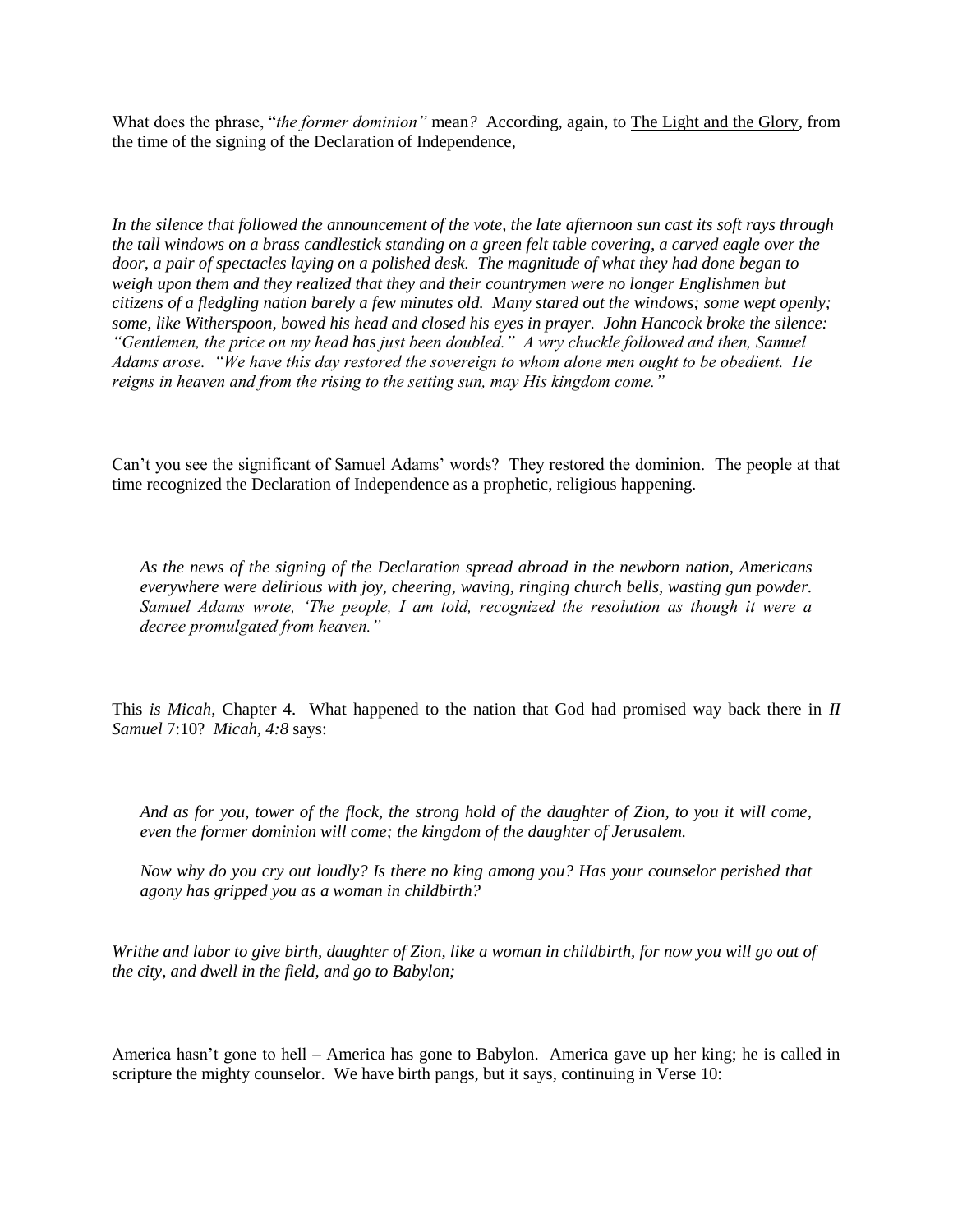*there you will be rescued; there the Lord will redeem you from the hand of your enemies.*

*Now also many nations are gathered against thee, that say, Let her be defiled, and let our eye look upon Zion.*

In *Collosians*1:13 it says:

*We are translated out of the dominion of darkness into the kingdom.*

America is in the Bible. It is the New Jerusalem. What people do not understand that there are, in scripture, more than one Jer – USA – lem. (Don't you find it interesting that USA is in the word Jerusalem?) The scripture is clear – there is more than one Jerusalem. The Baal priests have everyone looking over to this little bastard state in a dried up sand box with a bunch of terrorists and a parasite to America as the true Jerusalem. They exist off of a lie - a lie that funnels millions and billions of money to the Zionist movement. If this lie gets out can you imagine what it would cost them? The New Jerusalem described in *Zechariah* 2:1-4:

*Then I lifted up my eyes, and looked, and behold there was a man with a measuring line in his hand.*

*So I said, where are you going? And he said to me, to measure Jerusalem, to see wide it is, and how long it is.*

*And, behold, the angel that was speaking with me was going out, and another angel coming out to meet him,*

*And said to him, run, speak to that young man, saying, Jerusalem will be inhabited without walls because of the multitude of men and cattle within it.*

In the New American Standard Bible, the words "without walls" has a side note beside it and the definition says "like unwalled villages." First of all, Jerusalem is going to consist of unwalled cities because of the multitude of men and the cattle within it. There are more cattle in Keith County, Nebraska, than there is in the entire state of the Israelis. A county in what is called the "Great America Desert" which our people allowed to bloom. Many of the prophesies that they try to tell you happened in that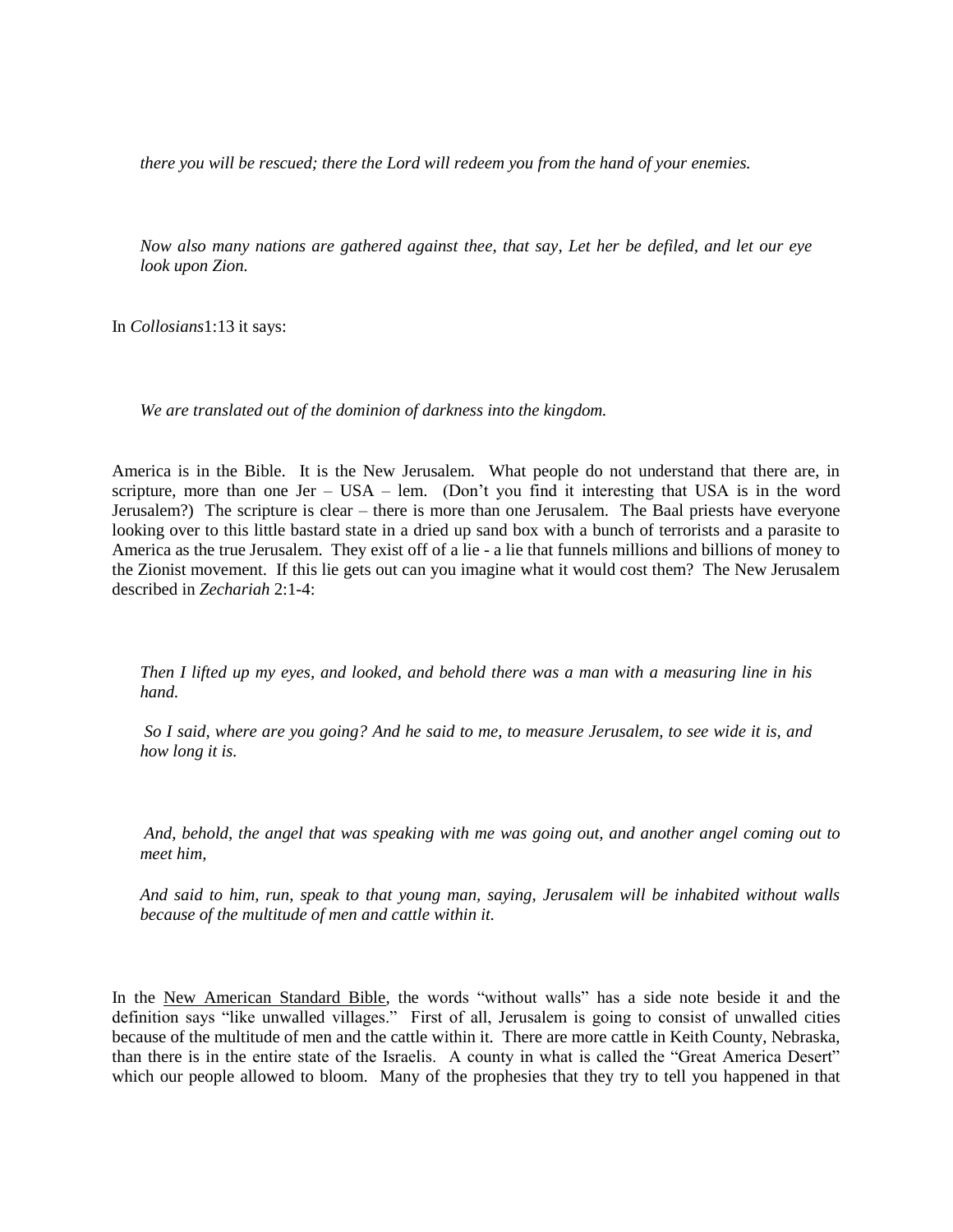other land really happened right here in this land. We made the desert bloom. On July 4, 1776, a nation was born in one day and it is all in keeping with prophesy. Reading on in *Zechariah* 2:5-8:

*For I, declared the Lord, will be a wall of fire round her, and I will be the glory in her midst.*

*Ho, there, flee from the land of the north, declares the Lord, for I have dispersed you as the four winds of the heavens, declares the Lord.*

*O Zion, escape you who are living with the daughter of Babylon.*

*For thus says the Lord of hosts; after the glory he has sent me against the nations which plunder you, for he that touches you touches the apple of his eye.*

This is the New Jerusalem – unwalled cities full of a multitude of men and full of cattle. They might say, "Anyone who touches the Jew over there touches the apples of his eye," but they have the wrong land and the wrong people. In *Ezekiel* 38 and 39, it describes a people that come out with unwalled villages and cattle and the land was taken by the sword. Our people fought for this land – we fought the English and we fought the elements.

Summarizing it this way, God promised Abraham that his seed would form a multitude of nations – it did. When they formed the first nation, that nation divided into two nations. The House of Israel was taken into Syrian captivity 700 years before Christ and over those many decades they formed a multitude of nations. When Jesus came and said, "I have come for the lost sheep of the House of Israel", he was coming to fulfill the prophesy of Hosea 1: 10, 11, for the House of Israel and the House of Judah would join together under one leader. These people that came together under the new covenant were called from the Jews, the Judeans, and were called from the gentiles, the nations. The remnant heard His voice. As time went on they established a Christian nation. But it was not Christian very long because, in keeping with prophesy, they went to Babylon. And so, today, we are at that stage; we are those people, we are in that land, and great things are taking place. You can't understand what is taking place or what to do until you get this whole story.

"I Love To Tell the Story." This is the story to which the hymn refers and to understand it you must have a love for the truth and a love for Jesus Christ who is the way, the truth, and the life. Some would rather believe a lie. I want to warn all of you – and there is not one of you who should not heed this warning – don't play around with the truth. The Bible is clear – if you will not receive the love of the truth, God will send you a deluding influence so that you might believe a lie.

God has kept His Word. He did a great thing at the cross. The love story goes on because He is not done with this world. There is a new heaven and a new earth and His kingdom rule is going to be further